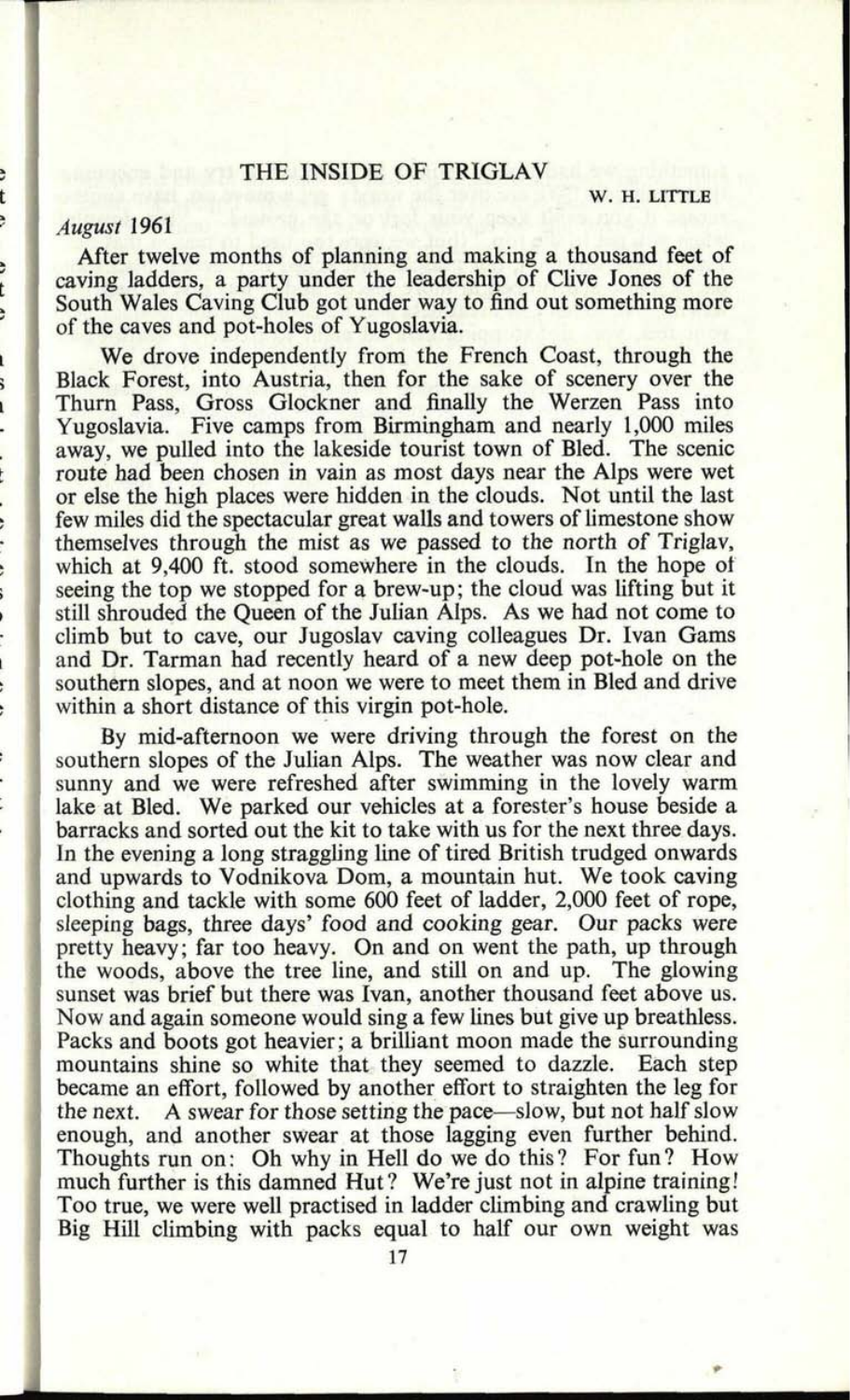something we had not bargained for. Better to try and encourage those behind: "We are over the worst: get a move on, have another rucsac if you can't keep your feet on the ground." "It's downhill when you get to the top," (but we were too tired to reason that out.) Then it *was* downhill, but muscles just ached in different places and packs jolted and rubbed in more places, and it was just as bad! Or was it? We weren't so breathless and we could grumble better. "On your feet, you, not stopping here all night to freeze to death—pick up his sack".

The path turned into moon shadow; then a light glimmered across the next scree slope. A mountain hut silhouetted itself against the sky, hands came and lifted my pack. "Dump it in a heap at this end of the room", someone said, "there's some tea coming". Just about exhausted, we had made it, and made short work too of the herbal tea. We felt better after some hot greasy soup, but then I went to bed, shivering cold, without drinking my beer.

#### *Rupa V Toscu* (Approx. 6330 ft.) *Friday August 25th* 1961

With us to show their recent discovery of this pot-hole on the mountain Toscu was <sup>a</sup>shepherd and his wife. A short traverse back over part of last night's path until we overlooked Velopolje followed by less than one hour's climbing took us to a slight trench over <sup>a</sup> fault or major joint line. Some mist and cloud still hid us from the surrounding peaks. There were sporadic patches of mountain fir some 3 ft. high, and on the almost bare patches of limestone were edelweiss in profusion. Here was the first "pot" we had come to explore. A large stone was dropped and 15 pairs of ears listened intently as it banged and crashed against the walls far below, then to boom and thunder more from further depths. A number of snake-like fir branches were tied together to make a secure belay for the ladder, and a rock belay for the man working the lifeline. The first descent was offered to Gams but he insisted that as guests the honour should be ours. I pretended I wasn't champing at the bit, but moments later I was on my way down the ladder which curved out of sight some 50 feet below. At 80 feet we found a scree-covered ledge, a fair stance and space to work the next pitch which carried on downwards with increasing width. A natural belay in the corner was brought into use and some loose stones were kicked down to prevent them being pulled loose when working the lifeline down the next pitch.

A second man next came down, with more ladder and a bag with pitons and a hammer. The belay in the corner was not in the best place as the ladder down the next pitch would have hung in the narrowest part and also where small stones dislodged by our feet were falling. A peg was driven home in a better place, but still the ladder lay over loose stones in spite of our gardening, so we joined the new ladders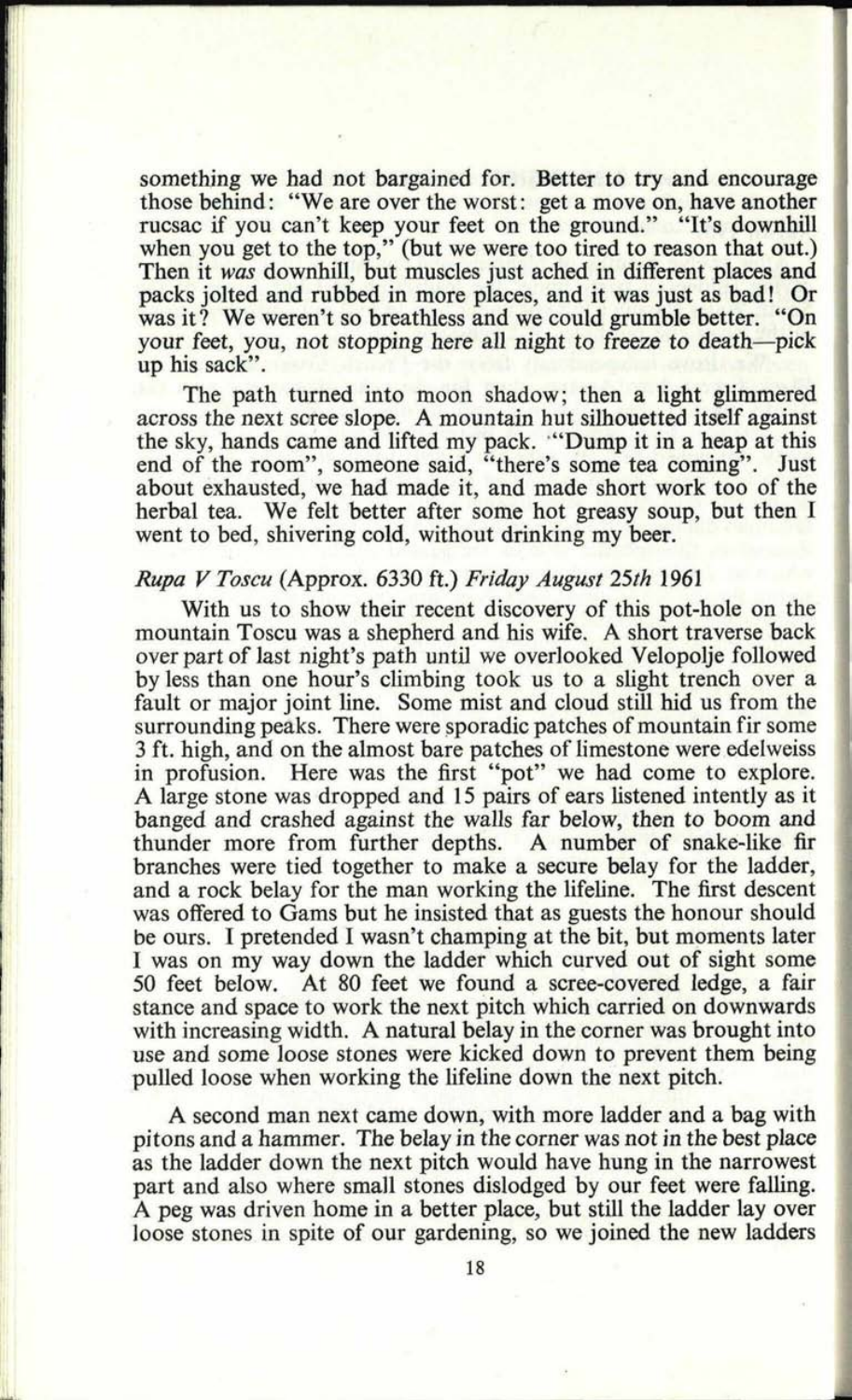on to the end of the ones we had descended and used the peg only to belay the second lifeliner. I went down the next pitch which soon became vertical; 150 feet down I could not see the bottom. The po<sup>t</sup> widened and broadened during this pitch, and a small ledge nine inches wide made a convenient resting place. Small stones whizzed down from above, smashing against the walls; I expected one on my helmet any moment but was surprised when a small one hit my stomach. I descended another fifty feet, but for me after the gruelling porterage of the day before a 200 feet pitch on lightweight tackle was enough. I came back up to the 9-inch ledge for a short rest, then up to join my second at the 80 foot stance. The third man came down the first pitch to the ledge, then I went up to the surface to describe the situation to Clive Jones whilst my place was taken by Gams.

e r II  $\lambda$ d r n k

d t Ś t ė Ī

ċ ł ì e e ś l. t ì r ,<br>t i r  $\ddot{\phantom{0}}$ r s  $\overline{ }$ ŗ

t

ŕ ï

The second man went down to about minus 280 feet but there was still no sign of the bottom or a ledge wide enough to break the pitch. Life lines had been knotted together for this descent, but after some manoeuvring his place was taken by Gams.

Gams is as much a demon on ladders as he is on a mountain, for he went down 380 feet. Shouting down this far from the first ledge had become impracticable due to the echoing of the voice in this otherwise dry and silent shaft. Whistle blasts only were intelligible down the second pitch although voices could be heard between the ledge and surface.

Up on the surface, soup and coffee had been brewed; it was after midday, and the biologists with Dr. Tarman had been catching shiny black salamanders that scampered amongst the alpine flowers around the entrance. A noise of crashing and rumbling far louder than our initial test came from below. The ladder jerked; something had "had" it. We shouted down anxiously. More stones crashed somewhere below; then, "We're OK. Gams is below—send down more help! More rope too," I wasn't the freshest but I was the nearest and that noise was pretty stimulating.

Down on the first ledge or what was now left of it, Phillips was holding a large block at the edge of the second pitch with Birchenough tying a rope around it. Gams yelled something from far below; we couldn't understand but at least he was still alive. He whistled for the line to be pulled up but we were all intent on belaying that block and with every movement we made a shower of small stones went over the edge to crash about Gams. The block was eventually tied back and two of us worked the lifeline. Gams climbed slowly but steadily up <sup>a</sup> pitch deeper than Gaping Ghyll main shaft. We kept a tight rope; Phillips the anchor man, belayed from the peg, was nearest to the edge and applied most of the tension. Next to his I drew the line from him keeping it away from the loose stones whilst Birchenough paid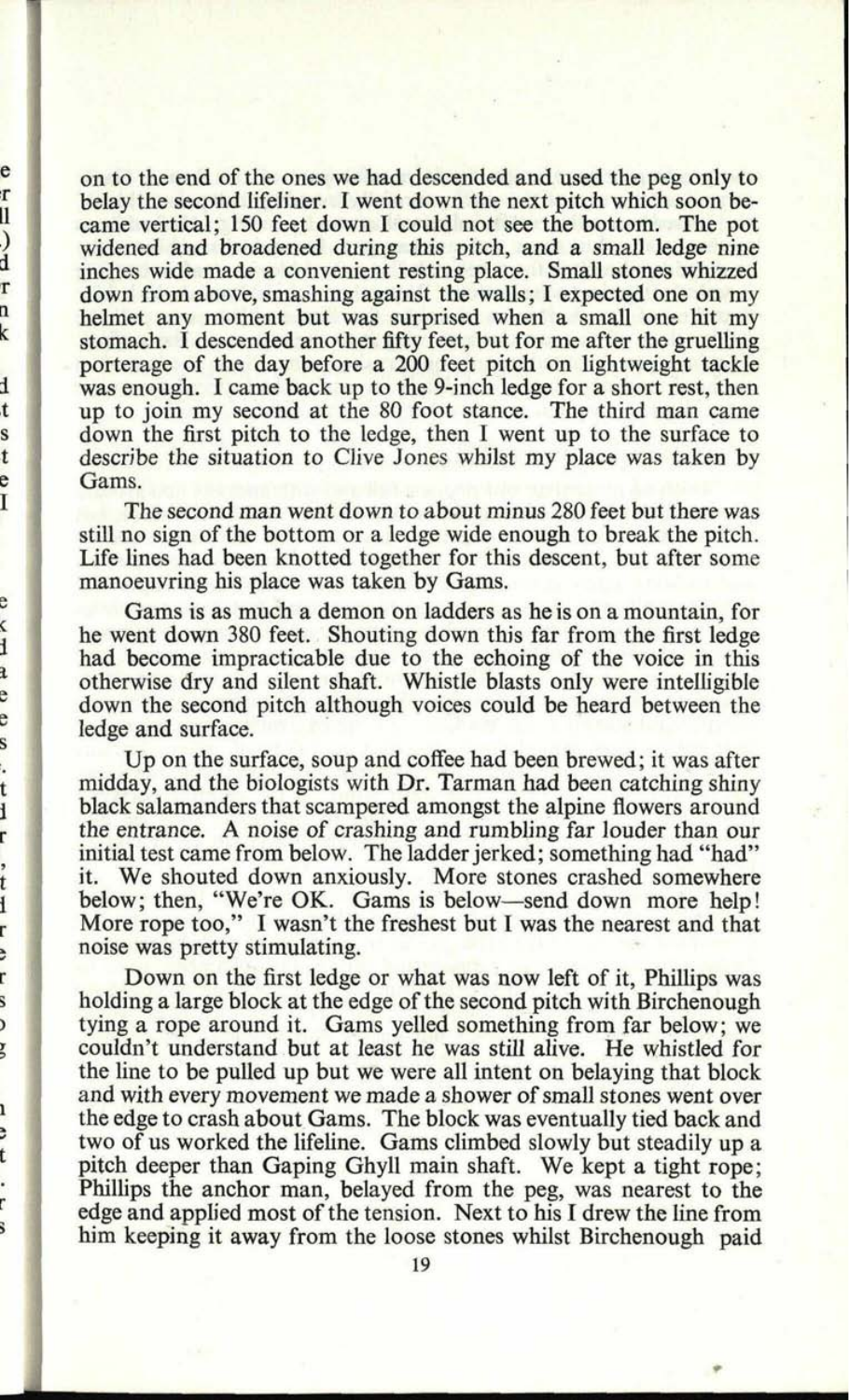the growing heap of rope on to a safer part of the floor. Gams arrived at the top of the pitch, carefully avoiding the poised block, and joined us on the rotten ledge, unhurt and grinning. He had been to the bottom but there was no way on. It would have been risky to deladder the pitch from beneath the poised block, so after untying it we let it thunder to the bottom. Better that it should smash the ladder than one of us. A descent of only a few feet enabled us to pull the ladder clear of obstructions and relay it to the others on the surface. The damage amounted to only one crushed rung. Soon the last of us surfaced, and once more with loads on our backs tottered down the scree slopes to the hut and another welcome brew of "chi".

### *Triglav (Saturday August 26th)*

With no more than our pockets full and with anoraks tied around our waists we set off once again behind Gams. Uphill of course, but without the loads of the previous days our feet hardly seemed to touch the ground. Some two or three hours later we were puffing and blowing again as we passed a hut on the col and gazed upon the limestone all around us; sheer walls a thousand feet high and miles long, and dazzling white scree slopes nestling up to massive buttresses. Beyond the col a snow-field descended to become Triglav glacier, the only one in Yugoslavia. The morning sun was hot and the white limestone as dazzling as the ice. The ridge to Triglav's peaks rose sharply and steeply from the Col. As the exposure increased so the iron spikes and carved footholes of this "Tourist" route became more numerous. I decided I was a tourist and used them; the alternative warranted a rope. The fresh wind on the summit curtailed our sunbathing but not before we had all exclaimed that we had never seen so much limestone-as far as the eye could see it was all limestone.

We went down again to the col where we ate at the hut, then with a length of ladder and a rope we kicked our way across the snow-field and down the little glacier to a strand of rock bisecting it. Gams climbed down the bergschrund into a dark chamber, soon to be followed by us. After the bright sun on the ice outside we could see nothing in this gloom for some minutes. The steep ice floor would not yield to kicking footholds but nature had provided just enough. Across the chamber Gams crawled into a passage; unfortunately there was too much ice and the Triglav Ice Cave was still closed. A lucky Westminster party three years before had found it open, but descent to the bottom had been stopped by insufficient ladder.

# *Mirror Cave.*

Almost beneath the hut on the col and at the top of the southern scree slope was another ice cave, though not one having a glacier